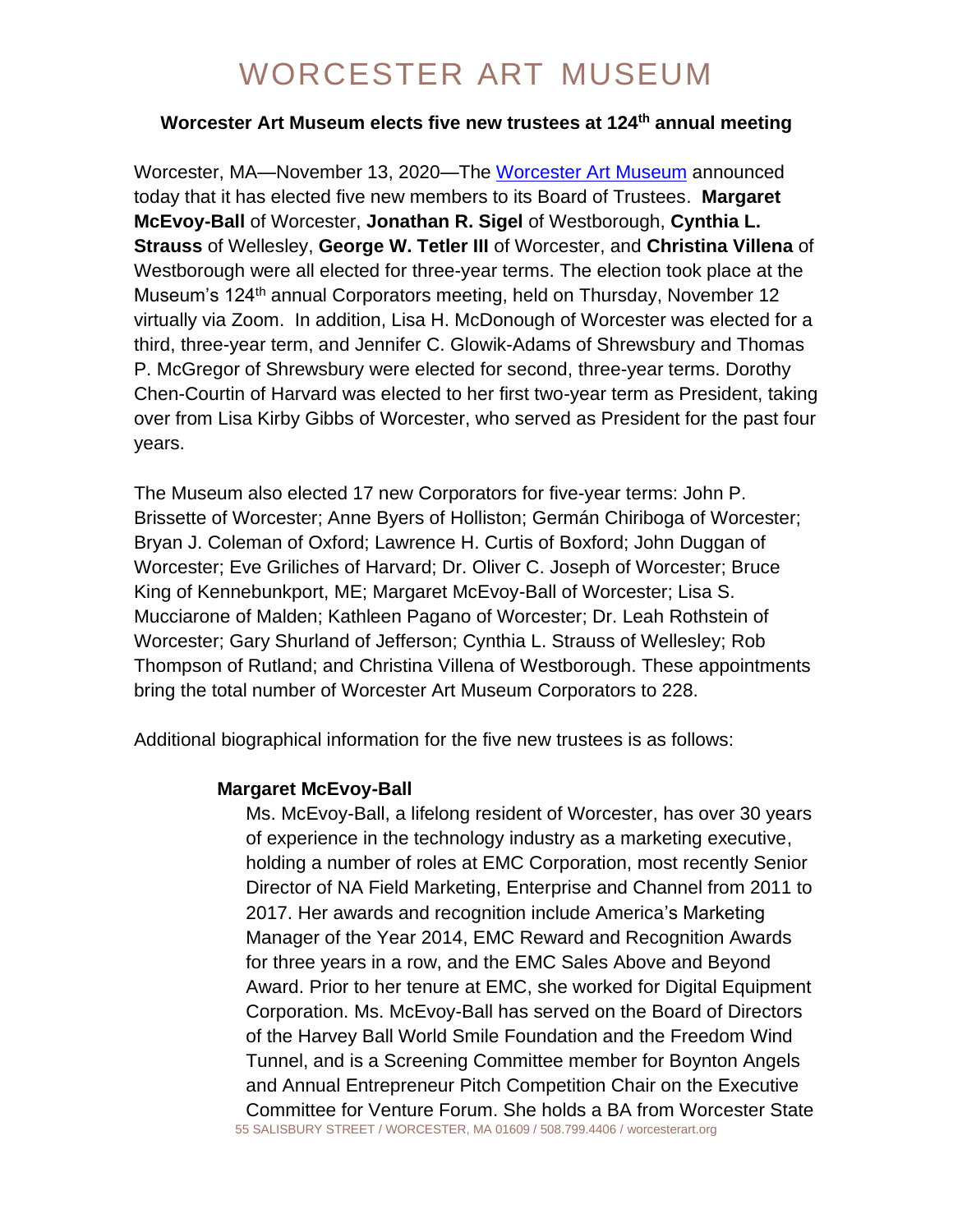University and an MBA from Clark University.

#### **Jonathan R. Sigel**

Mr. Sigel, of Westborough, is a partner in Mirick O'Connell's Labor, Employment and Employee Benefits Group and Chair of the Higher Education Group. He has extensive experience representing management in the negotiation and litigation of employment and discrimination claims in the state and federal courts, and appears frequently before the Massachusetts Commission Against Discrimination and the Equal Employment Opportunity Commission, and represents employers in wage and hour litigation in court. In 2003, Mr. Sigel received the "40 under Forty" Award from the Worcester Business Journal. He has been named a Massachusetts "Super Lawyer" by Boston magazine and Law & Politics every year since 2009 and was selected by his peers for inclusion in The Best Lawyers in America 2020 in the field of Employment Law - Management. He is a graduate of Bowdoin College and Emory University Law School. He serves as a board member at the Jewish Federation of Central MA.

### **Cynthia L. Strauss**

Ms. Strauss, of Wellesley, is a retired investment professional, having worked at Fidelity Investments for 23 years. She served as Director of Research of a portion of Fidelity's actively managed U.S. equity funds, Director of Research of Fidelity's investment grade bond funds, and Director of Research for Fidelity's domestic and Canadian dollar money market funds. She was also a member of the Senior Management Team at Fidelity Charitable (the largest U.S. donor advised fund), where she developed a national grant program and provided research and advice on the broader philanthropic sector, grant making, and social impact investing practices. Prior to Fidelity, she held positions at Citibank and a New York merchant bank owned by French based Credit Agricole. Ms. Strauss has a long history of board service, and now serves on the board of Fidelity Digital Assets, LLC; North Carolina Cash Management Trust funds; WGBH; the Wellesley Free Library Foundation; and Exceptional Lives (data base for disability services), as well as the steering committee for Invest to Elect (women's political organization). She holds a BA in Art History from Wesleyan University.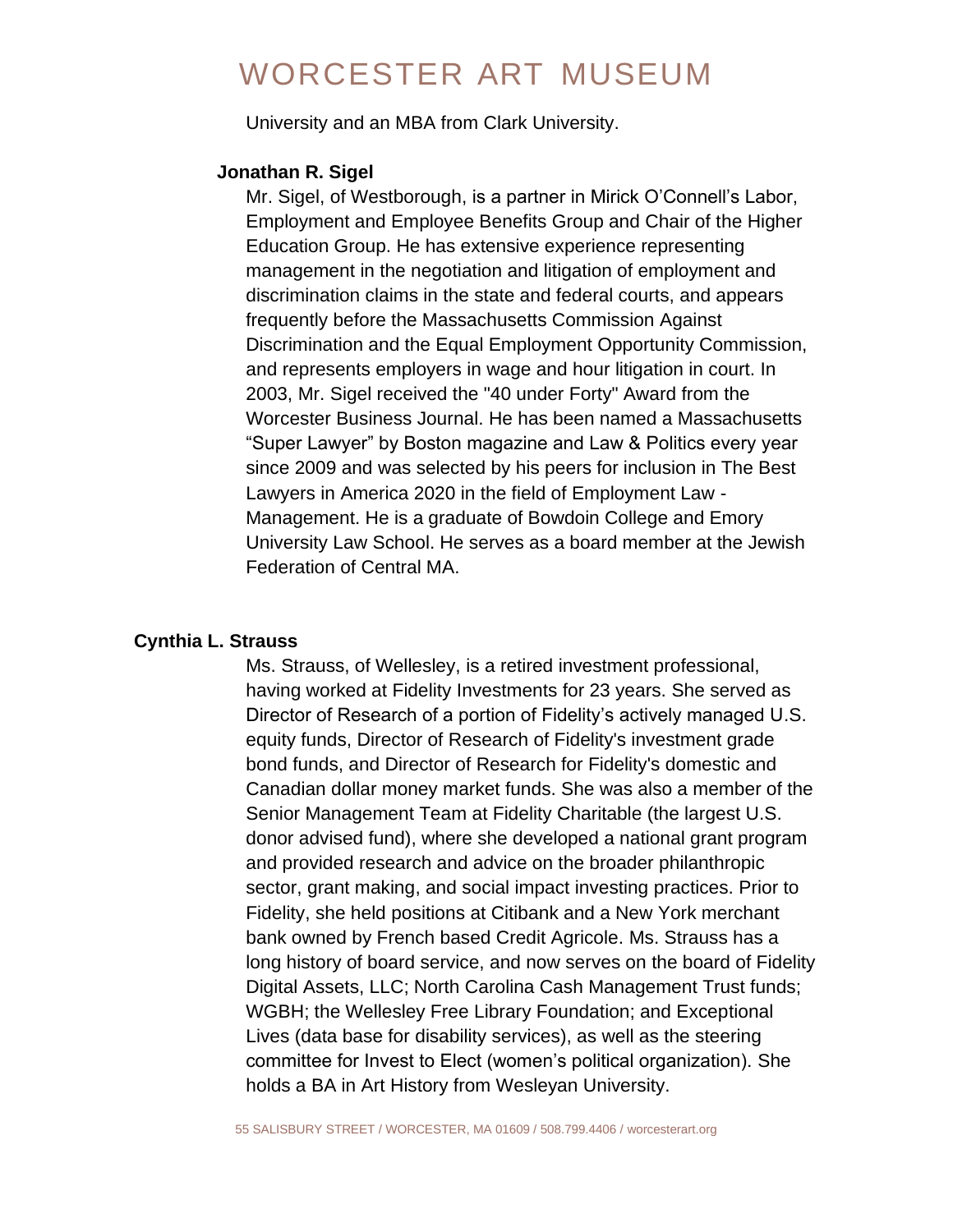### **George W. Tetler III**

Mr. Tetler, of Worcester, is a partner at Bowditch & Dewey, LLP, with over 40 years of business and finance law expertise. He is Vice Chair Elect of the Commission on Institutions of Higher Education of the New England Association of Schools and Colleges, the first nonacademic to hold the position. He is a fellow of the American College of Bankruptcy with a deep background in insolvency and bankruptcy matters. He has been on the list of Best Lawyers in America since 1989 and is a Massachusetts Super Lawyer for Bankruptcy: Business since 2004. His long list of community involvement includes Director of the Worcester Business Development Corporation, Secretary of the American Antiquarian Society, and Treasurer of the Worcester Regional Research Bureau. He earned a BA from Denison University and a JD from American University Washington College of Law.

### **Christina Villena**

Ms. Villena, of Westborough, is Vice President of Risk Solutions at Hanover Insurance Group. She is also a member of the Hanover Everyday Innovation Council and the Corporate Underwriting CUO Council, and is the executive sponsor for the Proud to Empower Hanover Business Resource Group. Prior to joining Hanover in 2014, Ms. Villena held roles at Risk Solutions, Travelers Insurance, Zenith National Insurance Company, and Liberty Mutual Insurance Group. She is a board member and vice president for the Institute for Home and Business Safety. She is also Head Coach for Westborough Youth Soccer Association and a Board Member at the Westborough Newcomers Club. She holds degrees from Slippery Rock University and Pepperdine University.

### **About the Worcester Art Museum**

The Worcester Art Museum creates transformative programs and exhibitions, drawing on its exceptional collection of art. Dating from 3,000 BCE to the present, these works provide the foundation for a focus on audience engagement, connecting visitors of all ages and abilities with inspiring art and demonstrating its enduring relevance to daily life. Creative initiatives— including pioneering collaborative programs with local schools, fresh approaches to exhibition design and in-gallery teaching, and a long history of studio class instruction—offer opportunities for diverse audiences to experience art and learn both from and with artists.